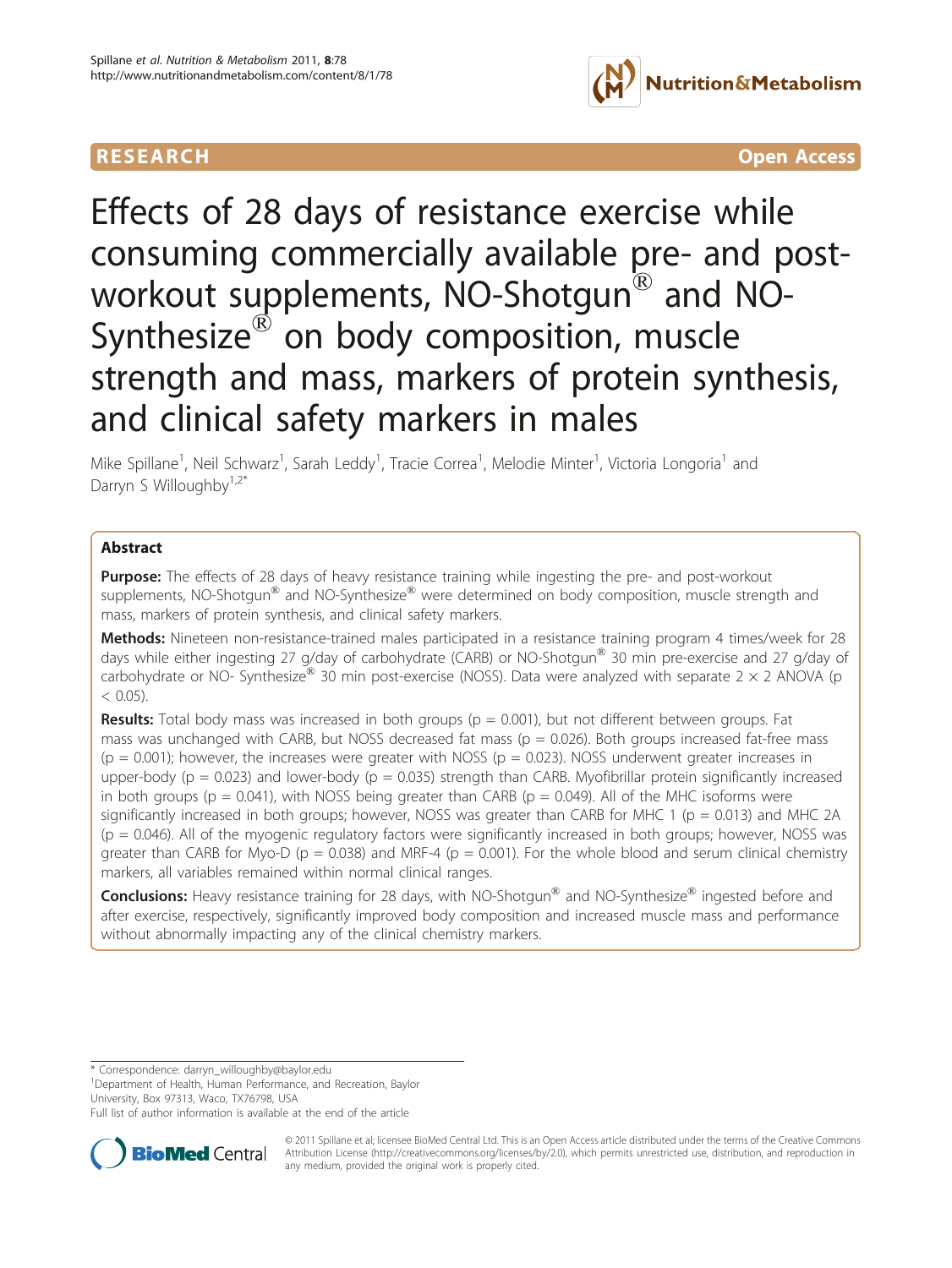#### Introduction

Heavy resistance training augments muscle protein synthesis [[1-3](#page-10-0)], thereby resulting in increases in muscle strength and hypertrophy [[4](#page-10-0)-[6](#page-10-0)]. It has been suggested that the ingestion of specific nutrients (e.g., protein, amino acids, carbohydrate, creatine, etc.) [[7-10\]](#page-10-0), or a combination of nutrients (i.e., protein+carbohydrate, protein+carbohydrate+creatine, protein+amino acids, etc.) [[11-13\]](#page-10-0) within approximately one hour before and/ or after resistance exercise will augment substrate availability that is necessary during exercise and several hours into the recovery period. The ingestion of either protein or creatine before and after resistance exercise for 16 weeks was shown to be more effective in increasing muscle strength and satellite cell activation than resistance training without nutrient provision [[9\]](#page-10-0). We have shown that ingesting protein (whey and casein) and amino acids before and after resistance exercise for 10 weeks resulted in significantly greater increases in muscle strength and mass compared to iso-caloric carbohydrate [[13](#page-10-0)].

As a result, many recent studies have chosen to provide nutrients in close proximity (either before and/or after) to resistance exercise [[11-14](#page-10-0)]. This concept of nutrient timing has been demonstrated in a 10 weekstudy in which a supplement comprised of protein, creatine, and glucose was given immediately before and after each resistance exercise session or in the morning and evening. Providing the supplement before and after exercise resulted in a greater improvement in muscle strength and mass, Type II muscle fiber crosssectional area, and contractile protein content [[14\]](#page-10-0). However, more recently it was shown that a protein supplement provided before and after resistance exercise for 10 weeks was no more effective at increasing muscle strength and mass compared to when the protein supplement was provided in the morning and evening [\[7](#page-10-0)]. As such, there appears to be disagreement in the literature regarding this nutritional timing strategy during resistance training, yet it continues to be considered to be a more effective method of bolstering increases in muscle mass and strength compared to resistance training without pre- and/or post-exercise nutrient provision.

Recently we conducted a study to determine the effects of an alleged pre-workout supplement and demonstrated that four weeks of heavy resistance training in conjunction with the provision of the nutritional supplement, NO-Shotgun<sup>®</sup>, 30 min prior to each exercise session was more effective at increasing muscle strength and mass and markers indicative of muscle protein synthesis and satellite cell activation when compared to carbohydrate [\[15\]](#page-10-0). Based on our previous study [[15\]](#page-10-0), and using the same experimental design in the present study, we wanted to also provide a nutritional supplement post-exercise to compare the effects compared to carbohydrate.

Therefore, the purpose of this study was to compare the effects of four weeks of heavy resistance training performed in conjunction with either carbohydrate or NO-Shotgun® before and NO-Synthesize® after each exercise session on muscle strength, body composition, markers of protein synthesis, and clinical safety markers in men.

## Methods

#### **Participants**

Nineteen apparently healthy, recreationally active, nonresistance trained [no consistent (at least thrice weekly) resistance training for one year prior to the study] males with an average age of 22.8  $\pm$  4.67 yr, height of 179.5  $\pm$ 6.38 cm, and total body mass of  $79.1 \pm 16.13$  kg completed the study. Enrollment was open to men of all ethnicities. All participants passed a mandatory medical screening. Participants with contraindications to exercise as outlined by the American College of Sports Medicine and/or who had consumed any nutritional supplements (excluding multi-vitamins) such creatine monohydrate, nitric oxide-stimulating, hydroxy-beta-methylbutyrate (HMB), various androstenedione derivatives, or pharmacologic agents such as anabolic steroids three months prior to the study were not allowed to participate. All eligible participants signed a university-approved informed consent document based on the guidelines set forth by the Institutional Review Board for the Protection of Human Subjects of Baylor University. Additionally, all experimental procedures involved in this study conformed to the ethical considerations of the Helsinki Code.

#### Testing sessions

The study included baseline testing at day 0 and a follow-up testing session at day 29 in which blood and muscle samples were obtained and where body composition and muscle performance tests were performed.

#### Strength assessment

Upper- and lower-body one repetition maximum (1- RM) strength tests were performed using the free weight bench press and angled leg press exercises (Nebula, Versailles, OH), respectively. Initially, an estimated 50% 1- RM was utilized to complete 5 to 10 repetitions. After a two min rest period, a load of 70% of estimated 1-RM was utilized to perform 3 to 5 repetitions. Weight was gradually increased until a 1-RM was reached with each following lift, with a two min rest period in between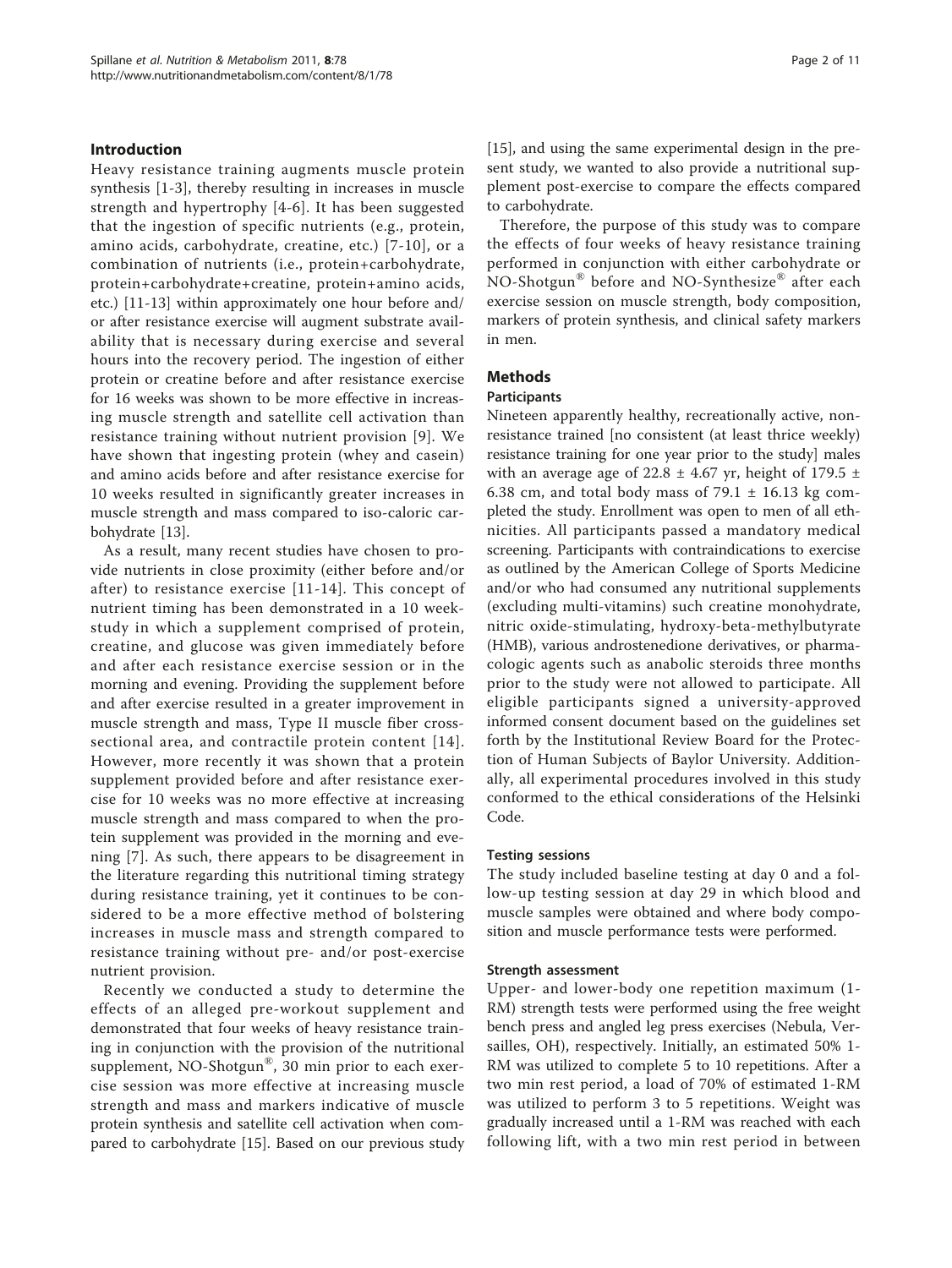each successful lift. Test-retest reliability of performing these strength assessments on subjects within our laboratory during the previous year has demonstrated low mean coefficients of variation and high reliability for the bench press (1.7%, intra-class  $r = 0.92$ ) and leg press (0.72%, intra-class  $r = 0.93$ ), respectively.

# Body composition assessment

Total body mass (kg) was determined on a standard dual beam balance scale (Detecto Bridgeview, IL). Percent body fat, fat mass, and fat-free mass were determined using DEXA (Hologic Discovery Series W, Waltham, MA). Quality control calibration procedures were performed on a spine phantom (Hologic X-CALI-BER Model DPA/QDR-1 anthropometric spine phantom) and a density step calibration phantom prior to each testing session. The DEXA scans were segmented into regions (right & left arm, right & left leg, and trunk). Each of these segments was analyzed for fat mass, lean mass, and bone mass. Based on previous quality control testing in our laboratory from the previous year, the accuracy of the DEXA for body composition assessment is  $\pm$  2.3% as assessed by direct comparison with hydrodensitometry and scale weight. Total body water volume was determined by bioelectric impedance analysis (Xitron Technologies Inc., San Diego, CA) using a low energy, high frequency current (500 micro-amps at a frequency of 50 kHz).

# Venous blood sampling and percutaneous muscle biopsies

Venous blood samples were obtained from the antecubital vein into a 10 ml collection tube using a standard vacutainer apparatus. Blood samples were allowed to stand at room temperature for 10 min and then centrifuged. The serum was removed and frozen at -80°C for later analysis. Percutaneous muscle biopsies (50-70 mg) were obtained from the middle portion of the vastus lateralis muscle of the dominant leg at the midpoint between the patella and the greater trochanter of the femur at a depth between 1 and 2 cm. After sample removal, adipose tissue was trimmed from the muscle specimens, immediately frozen in liquid nitrogen, and stored at -80°C for later analysis.

# Supplementation protocol

Participants were assigned to a 28-day supplementation protocol, in a double-blind, placebo-controlled manner. Participants ingested either 54 g/day of maltodextrose (CARB) or 27 g/day of NO-Shotgun<sup>®</sup> and 27 g/day of NO-Synthesize® (NOSS). For CARB, 27 g were ingested 30 min prior to exercise and 27 g within 30 min following exercise. NOSS ingested 27 g of NO-Shotgun® 30 min prior to exercise and 27 g/day NO- Synthesize® within 30 min following exercise. Immediately upon waking on non-training days, CARB ingested 27 g of the supplement, whereas NOSS ingested 27 g of NO-Synthesize<sup>®</sup>. For supplementation compliance, participants completed questionnaires and returned empty containers during the post-study testing session on day 29.

#### Dietary monitoring

In order to monitor dietary intake, participants were required to record their food and drink intake for four days prior to each of the two testing sessions at day 0 and day 29. For standardization purposes, participants' diets were not standardized and subjects were asked not to change their dietary habits during the course of the study. The four-day dietary recalls were evaluated with the Food Processor IV Nutrition Software (ESHA, Salem OR) to determine the average daily macronutrient intake of fat, carbohydrate, and protein for the duration of the study.

#### Resistance-training protocol

Based on our previous study [[15](#page-10-0)], participants completed a periodized 28-day resistance-training program split into two upper-extremity and two lower-extremity exercise sessions each week. This constituted a total of 16 exercise sessions, with eight upper-body and eight lower-body exercise sessions. Prior to each exercise session, participants performed a standardized series of stretching exercises. The participants then performed an upper-extremity resistance-training program consisting of nine exercises (bench press, lat pull, shoulder press, seated rows, shoulder shrugs, chest flies, biceps curl, triceps press down, and abdominal curls) twice per week and a program consisting of seven lower-extremity exercises (leg press or squat, back extension, step ups, leg curls, leg extension, heel raises, and abdominal crunches). Participants performed three sets of 10 repetitions at 70 - 80% 1-RM. Rest periods were two min between exercises and sets. The resistance exercise sessions were not supervised; however, it was required that each participant completed detailed daily resistancetraining logs.

#### Whole blood and serum clinical chemistry analyses

Whole blood was collected and immediately analyzed for standard cell blood counts with percentage differentials (hemoglobin, hematocrit, RBC, MCV, MCH, MCHC, RDW, WBC counts, neutrophils, lymphocytes, monocytes, eosinophils, basophils and leukocyte differentials) using an automated hematology analyzer (Sysmex XS-1000i, Mundelein, IL). The instrument's flow system was primed and the background counts checked daily to ensure appropriate RBC and WBC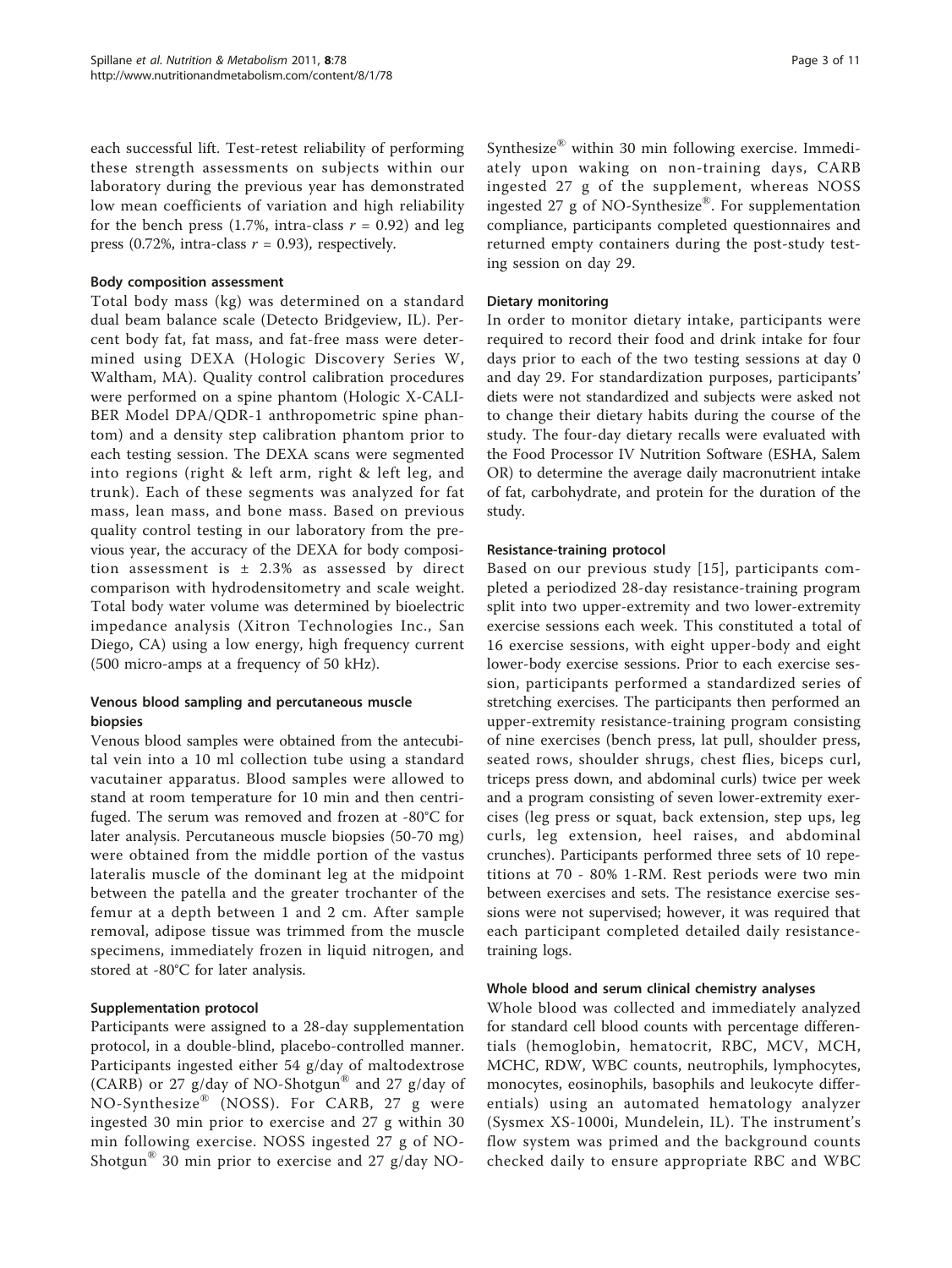linearity. Based on the quality control standards from the manufacturer, the coefficients of variation for the Sysmex XS-1000i were 0.82%, 0.84%, 0.026%, 0.75%, and 0.82% for neutrophils, lymphocytes, monocytes, eosinophils, and basophils, respectively, and fell within the recommended ranges.

Serum samples were out-sourced (Quest Diagnostics, Dallas, TX) and assayed for general clinical chemistry markers (total cholesterol, high-density lipoproteins, low-density lipoproteins, triglycerides, albumin, glucose, GGT, LDH, uric acid, BUN, creatinine, BUN/creatinine ratio, calcium, creatine kinase, total protein, total bilirubin, ALP, ALT, and AST). Based on the methodology employed for analysis, the coefficients of variation for all analyses reported by Quest Diagnostics (Dallas, TX) were no greater than 6%.

## Serum IGF-1 analysis

Serum samples were analyzed in duplicate for IGF-1 (Enzo Life Sciences, Plymouth Meeting, PA) and HGF (R&D Systems, Minneapolis, MN) using an ELISA. For IGF-1, this assay has a sensitivity of 34.20 pg/ml and does not cross-react with IGFBPs 2, 3, and 4, HGF, or insulin. For IGF-1, the subsequent absorbances, which were directly proportional to the concentration of analyte in the sample, were measured at a wavelength of 450 nm using a microplate reader (iMark, Bio-Rad, Hercules, CA). A set of standards of known concentrations for IGF-1 was utilized to construct a standard curve by plotting the net absorbance values of the standards against the respective peptide concentrations. By applying a four-part parameter curve using data reduction software (Microplate Manager, Bio-Rad, Hercules, CA), the serum IGF-1 concentrations were calculated. The overall intra-assay percent coefficient of variation was 5.3% for IGF-1.

#### Skeletal muscle cellular extraction

Each muscle sample was weighed and approximately 20 mg were homogenized using a commercial cell extraction buffer (Biosource, Camarillo, CA) and a tissue homogenizer. The cell extraction buffer was supplemented with 1 mM phenylmethanesulphonylfluoride (PMSF) and a protease inhibitor cocktail (Sigma Chemical Company, St. Louis, MO) with broad specificity for the inhibition of serine, cysteine, and metallo-proteases.

# Myogenic regulatory factor quantitation

The muscle protein expression of the MRFs was assessed through the use of ELISA [\[15](#page-10-0)]. Polyclonal antibodies specific for Myo-D, myogenin, and MRF-4 were purchased from Santa Cruz Biotech (Santa Cruz, CA). Initially, the antibodies were diluted to  $1 \mu g/ml$  in coating buffer (Na2CO3, NaHCO3, and ddH2O, pH 9.6) and allowed to incubate at room temperature overnight. Following incubation, the plates were washed (1X phosphate buffered saline, Tween-20), blocked (10X phosphate buffered saline, bovine serum albumin, ddH2O), washed, and then incubated with a secondary antibody (IgG conjugated to HRP) diluted to 1 μg/ml in dilution buffer (10X phosphate buffered saline, Tween-20, bovine serum albumin, ddH2O). After washing, a stabilized TMB chromogen was added and the plates were covered and placed in the dark for the last 30-min prior to being stopped with 0.2 M sulphuric acid. The subsequent absorbances, which were directly proportional to the concentration of the MRFs in the samples, were measured at a wavelength of 450 nm. There were no standards used in these ELISAs, thus no standard curve was created. Therefore, the absorbances relative to muscle weight were assessed. The overall intra-assay percent coefficients of variation were 7.12%, 6.47%, and 8.03% for Myo-D, myogenin, and MRF-4, respectively.

## Myofibrillar protein content

Myofibrillar protein was isolated from the skeletal muscle cellular extracts with repeated incubations in 0.1% SDS at 50°C and separated by centrifugation. Myofibrillar protein content was determined spectrophotometrically based on the Bradford method at a wavelength of 595 nm [[13,15\]](#page-10-0). A standard curve was generated ( $\mathbb{R} =$ 0.99,  $p = 0.001$ ) using bovine serum albumin (Bio-Rad, Hercules, CA), and myofibrillar protein content was expressed relative to muscle wet-weight.

#### Myosin heavy chain isoform protein quantitation

The MHC protein isoform composition within 20 μg muscle homogenates was determined under denaturing conditions using an Experion Pro260 automated electrophoresis system (Bio-Rad, Hercules, CA) using the principles of SDS-PAGE and LabChip (Caliper Life Sciences, Hopkinton, MA) technology [[13](#page-10-0)]. The Experion Pro260 analysis kit has a resolution and quantitation of 10-260 kDa proteins while also separating and detecting 2.5- 2,000 ng/μl protein. The Experion Pro260 system combines electrophoresis, staining, destaining, imaging, band detection, and basic data analysis into a single, automated step. Gel images were then processed and displayed on a computer monitor and MHC bands identified by migration relative to the molecular weight marker (data not shown). The density of the MHC bands was determined using Experion Imaging software (Bio-Rad, Hercules, CA), expressed in arbitrary density units.

#### Reported side effects from supplements

Participants reported by questionnaire at the testing session on day 29 how well they tolerated the supplementation protocol, in addition to reporting any medical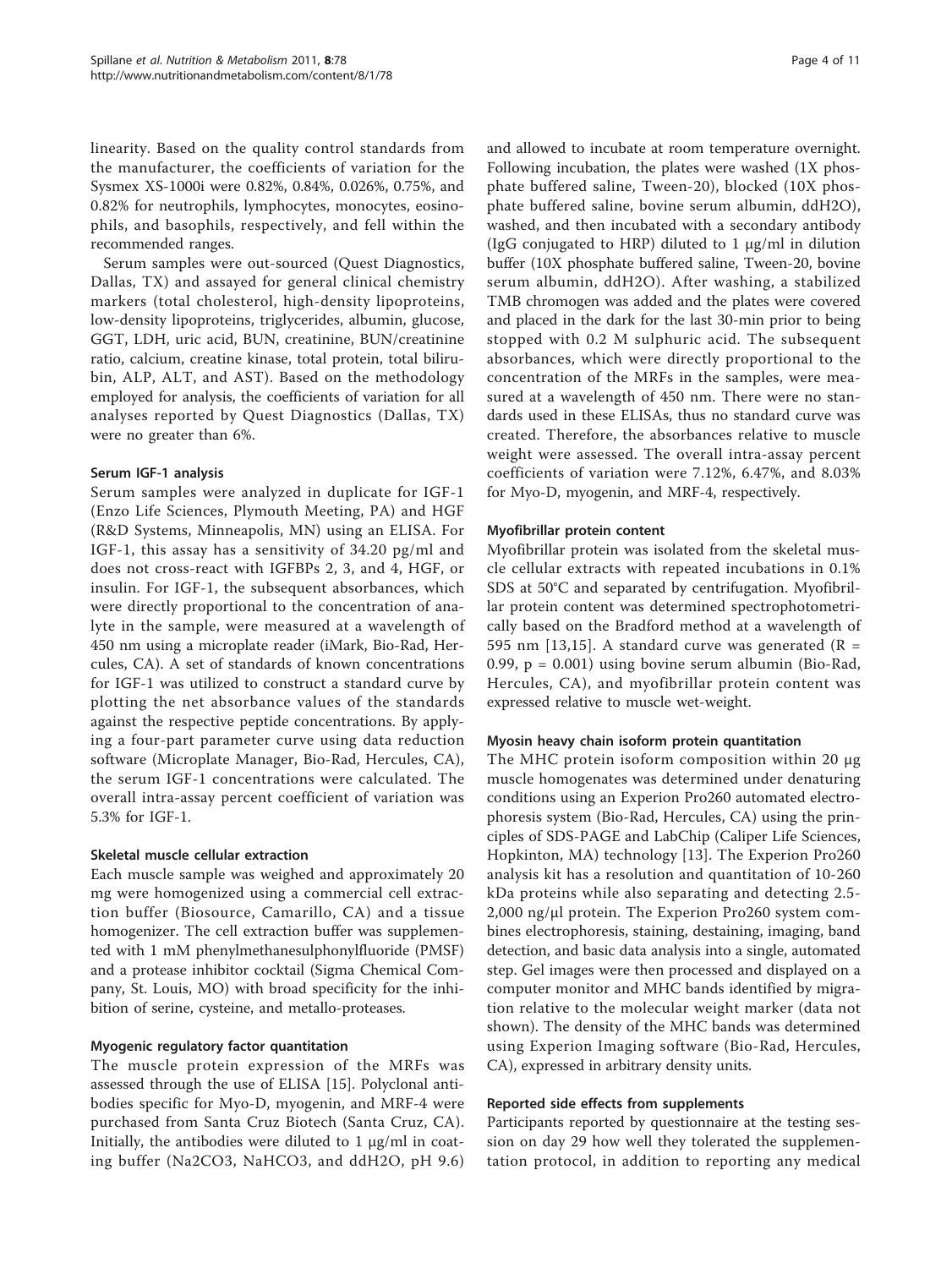problems and/or symptoms they may have encountered during the study.

## Statistical analysis

Data were analyzed with separate 2 (group)  $\times$  2 (time) ANOVA with repeated measures on the second factor with SPSS 16.0 software (SPSS inc., Chicago, IL). Significant differences among groups were identified by a Tukey HSD post-hoc test. A probability level of < 0.05 was adopted throughout.

# Results

## Subject demographics

Twenty-two participants began the study; however, three were withdrawn due to reasons unrelated to the study. One participant contracted mononucleosis and another injured his knee and neither were able to exercise for several weeks. The third participant withdrew because he did not have an adequate amount of time in his schedule to remain compliant with the resistance training program. As a result, 19 participants completed the study. The CARB group ( $n = 9$ ) had an average ( $\pm$ SD) age of 20.00  $\pm$  1.41 yr, height of 179.75  $\pm$  6.22 cm, and total body mass of  $81.43 \pm 16.46$  kg. The NOSS group  $(n = 10)$  had an age of 21.20  $\pm$  1.98 yr, height of 178.00  $\pm$  4.88 cm, and total body mass of 81.41  $\pm$  29.39 kg.

# Dietary analysis, supplement compliance, and reported side effects

The diet logs were used to analyze the average daily caloric and macronutrient consumption (Table 1). Neither group significantly increased their caloric intake during the course of the study. In addition, no significant differences existed between groups for total caloric (p = 0.129), protein (p = 0.216), carbohydrate (p = 0.106), and fat intake ( $p = 0.665$ ).

All participants appeared to have exhibited 100% compliance with the resistance training and supplementation protocol, and were able to complete the required dosing regimen and testing procedures. Over the course of the 28 days, two participants in CARB and three in NOSS reported side effects. For CARB, both participants reported feelings of nausea, one reported a rapid heart rate, and one reported shortness of breath. For NOSS, three participants reported dizziness, two reported feelings of nausea, three reported headache, two reported a rapid heart rate, one reported shortness of breath, and one reported nervousness.

## Body composition

Total body mass was significantly increased in both groups with training  $(p = 0.001)$  with no significant changes occurring in total body water ( $p = 0.345$ ). Fat mass was unchanged with CARB, but NOSS decreased fat mass ( $p = 0.026$ ). Both groups increased fat-free mass with training ( $p = 0.001$ ); however, the increases were greater with NOSS ( $p = 0.023$ ) (Table [2\)](#page-5-0).

## Muscle strength

For muscle strength, both groups underwent significant increases with training; however, NOSS underwent greater increases in upper-body ( $p = 0.023$ ) and lowerbody ( $p = 0.035$ ) strength compared to CARB (Table [2\)](#page-5-0).

# Serum IGF-1

Serum IGF-1 was significantly increased with training (p = 0.038); however, NOSS and CARB did not differ  $(p = 0.385)$  (Table [3](#page-6-0)).

#### Myogenic regulatory factors

All of the myogenic regulatory factors were significantly increased in both groups; however, NOSS was greater

| Variable                        | Group       | Day 0             | Day 29            | Test ( $p < .05$ ) | Group x Test ( $p < .05$ ) |
|---------------------------------|-------------|-------------------|-------------------|--------------------|----------------------------|
| <b>Total Calories (kcal/kg)</b> |             |                   |                   | .683               | .129                       |
|                                 | <b>NOSS</b> | $30.12 \pm 9.94$  | $31.61 \pm 10.58$ |                    |                            |
|                                 | <b>CARB</b> | $41.81 \pm 18.98$ | $35.41 \pm 16.16$ |                    |                            |
| Protein (g/kg)                  |             |                   |                   | .763               | .216                       |
|                                 | <b>NOSS</b> | $1.17 \pm 0.33$   | $1.25 \pm 0.42$   |                    |                            |
|                                 | <b>CARB</b> | $1.57 \pm 0.77$   | $1.31 \pm 0.43$   |                    |                            |
| Carbohydrate (g/kg)             |             |                   |                   | .932               | .106                       |
|                                 | <b>NOSS</b> | $3.64 \pm 1.39$   | $4.01 \pm 1.41$   |                    |                            |
|                                 | <b>CARB</b> | 5.03 2.82         | 4.13 2.22         |                    |                            |
| Fat (g/kg)                      |             |                   |                   | .551               | .665                       |
|                                 | <b>NOSS</b> | $1.17 \pm 0.41$   | $1.15 \pm 0.44$   |                    |                            |
|                                 | <b>CARB</b> | $1.47 \pm 0.64$   | $1.27 \pm 0.77$   |                    |                            |

#### Table 1 Dietary caloric and macronutrient intake for the CARB and NOSS groups

Data are presented as means and standard deviations.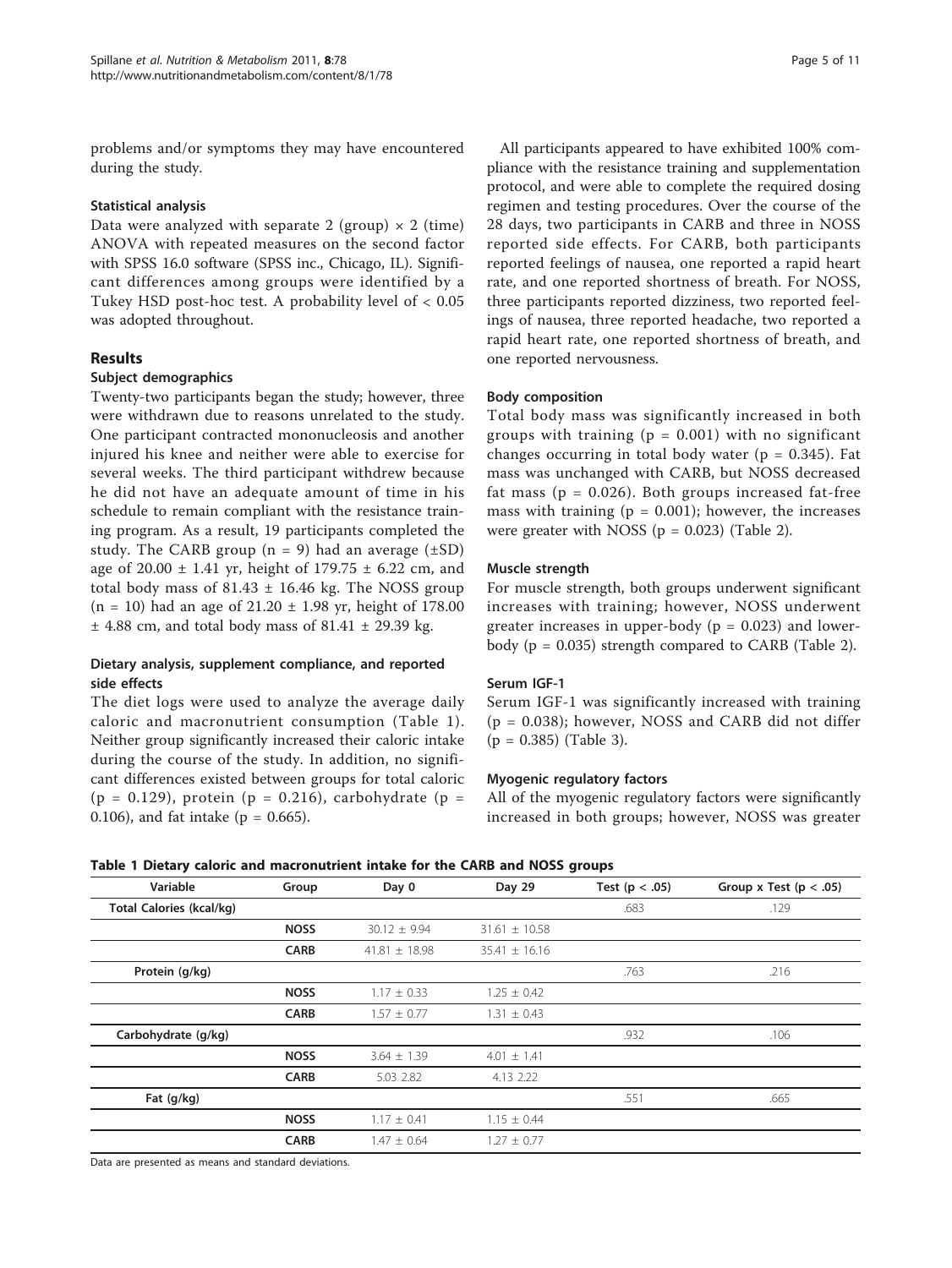| Variable                    | Group       | Day 0             | Day 29            | Test ( $p < .05$ ) | Group x Test ( $p < .05$ ) |
|-----------------------------|-------------|-------------------|-------------------|--------------------|----------------------------|
| Body Mass (kg)              |             |                   |                   | $.010*$            | .793                       |
|                             | <b>NOSS</b> | $81.41 \pm 16.46$ | $82.64 \pm 15.97$ |                    |                            |
|                             | <b>CARB</b> | 84.41 ± 29.39     | $85.44 \pm 29.32$ |                    |                            |
| Body Water (kg)             |             |                   |                   | .345               | .587                       |
|                             | <b>NOSS</b> | $43.07 \pm 10.33$ | $43.43 \pm 9.68$  |                    |                            |
|                             | <b>CARB</b> | $43.18 \pm 6.50$  | $44.12 \pm 7.13$  |                    |                            |
| Body Fat (%)                |             |                   |                   | $.026*$            | $.014$ NOSS < PLC          |
|                             | <b>NOSS</b> | $17.88 \pm 7.67$  | $16.53 \pm 7.35$  |                    |                            |
|                             | <b>CARB</b> | $21.18 \pm 9.06$  | $21.26 \pm 9.55$  |                    |                            |
| Fat Mass (kg)               |             |                   |                   | $.046*$            | $.026+ NOSS < PLC$         |
|                             | <b>NOSS</b> | $14.21 \pm 8.31$  | $13.40 \pm 8.10$  |                    |                            |
|                             | <b>CARB</b> | $18.64 \pm 18.16$ | $18.99 \pm 18.64$ |                    |                            |
| Fat-Free Mass (kg)          |             |                   |                   | $.001*$            | $.023+ NOSS > PLC$         |
|                             | <b>NOSS</b> | $57.80 \pm 8.01$  | $59.92 \pm 7.57$  |                    |                            |
|                             | <b>CARB</b> | $56.43 \pm 10.33$ | $57.02 \pm 9.86$  |                    |                            |
| Upper-Body Strength (kg/kg) |             |                   |                   | $.016*$            | $.023+ NOSS > PLAC$        |
|                             | <b>NOSS</b> | $1.03 \pm 0.15$   | $1.16 \pm 0.21$   |                    |                            |
|                             | <b>CARB</b> | $1.07 \pm 0.25$   | $1.08 \pm 0.23$   |                    |                            |
| Lower-Body Strength (kg/kg) |             |                   |                   | $.001*$            | $.035+$ NOSS $>$ PLAC      |
|                             | <b>NOSS</b> | $4.04 \pm 0.55$   | $4.90 \pm 0.64$   |                    |                            |
|                             | <b>CARB</b> | $4.19 \pm 0.58$   | $4.64 \pm 0.84$   |                    |                            |

<span id="page-5-0"></span>Table 2 Body composition and muscle strength variables for the CARB and NOSS groups

Data are presented as means and standard deviations. \* Denotes a significant increase at Day 29 compared to Day 0. † Denotes a significant difference between CARB and NOSS.

than CARB for Myo-D ( $p = 0.038$ ) and MRF-4 ( $p =$ 0.001) (Table [3\)](#page-6-0).

# Myofibrillar protein and MHC isoforms

Myofibrillar protein significantly increased in both groups with training  $(p = 0.041)$ , with NOSS being greater than CARB ( $p = 0.049$ ). All of the MHC isoforms were significantly increased in both groups with training; however, NOSS was greater than CARB for MHC 1 ( $p = 0.013$ ) and MHC 2A ( $p = 0.046$ ) (Table [3](#page-6-0)).

#### Serum and whole blood clinical chemistry markers

Serum creatinine was significantly increased with training ( $p = 0.016$ ), but was not different between groups ( $p$ = 0.413). In addition, basophils were significantly less at Day 29 for NOSS ( $p = 0.05$ ). Regarding all other serum and whole blood clinical chemistry markers assessed, there were no significant changes due to training or between groups ( $p > 0.05$ ), and all variables remained within normal clinical ranges throughout the duration of the study (Tables [4](#page-7-0) and [5](#page-8-0)).

#### **Discussion**

The results of the present study indicate that NO-Shotgun® and NO-Synthesize® supplementation provided

before and after resistance exercise, respectively, and in conjunction with heavy resistance training, is more effective than carbohydrate at increasing fat-free mass, muscle strength and mass, and markers of muscle protein synthesis in untrained males, while having no effect on whole blood and serum clinical safety markers. In regard to the various ingredients contained in both supplements, based on previous research it is conceivable that the primary active ingredients are whey protein, creatine, leucine, beta-alanine, and KIC.

Our rationale to use carbohydrate as a comparator was based on the premise that there is empirical evidence to suggest that carbohydrate supplementation prior to and after resistance exercise results in the maintenance of muscle glycogen [[16](#page-10-0)], in addition to the fact that the insulin response associated with carbohydrate ingestion up-regulates signal transduction pathways in muscle which can activate muscle-specific gene expression and protein synthesis [[17\]](#page-10-0). Therefore, many recent studies have provided nutrient provision in close proximity (either before and/or after) to resistance exercise and, in so doing, have used carbohydrate as a comparator based on the premise that carbohydrate provided in conjunction with other nutrients such as protein [[17](#page-10-0)], amino acids [[18\]](#page-10-0), and creatine [[11](#page-10-0)] has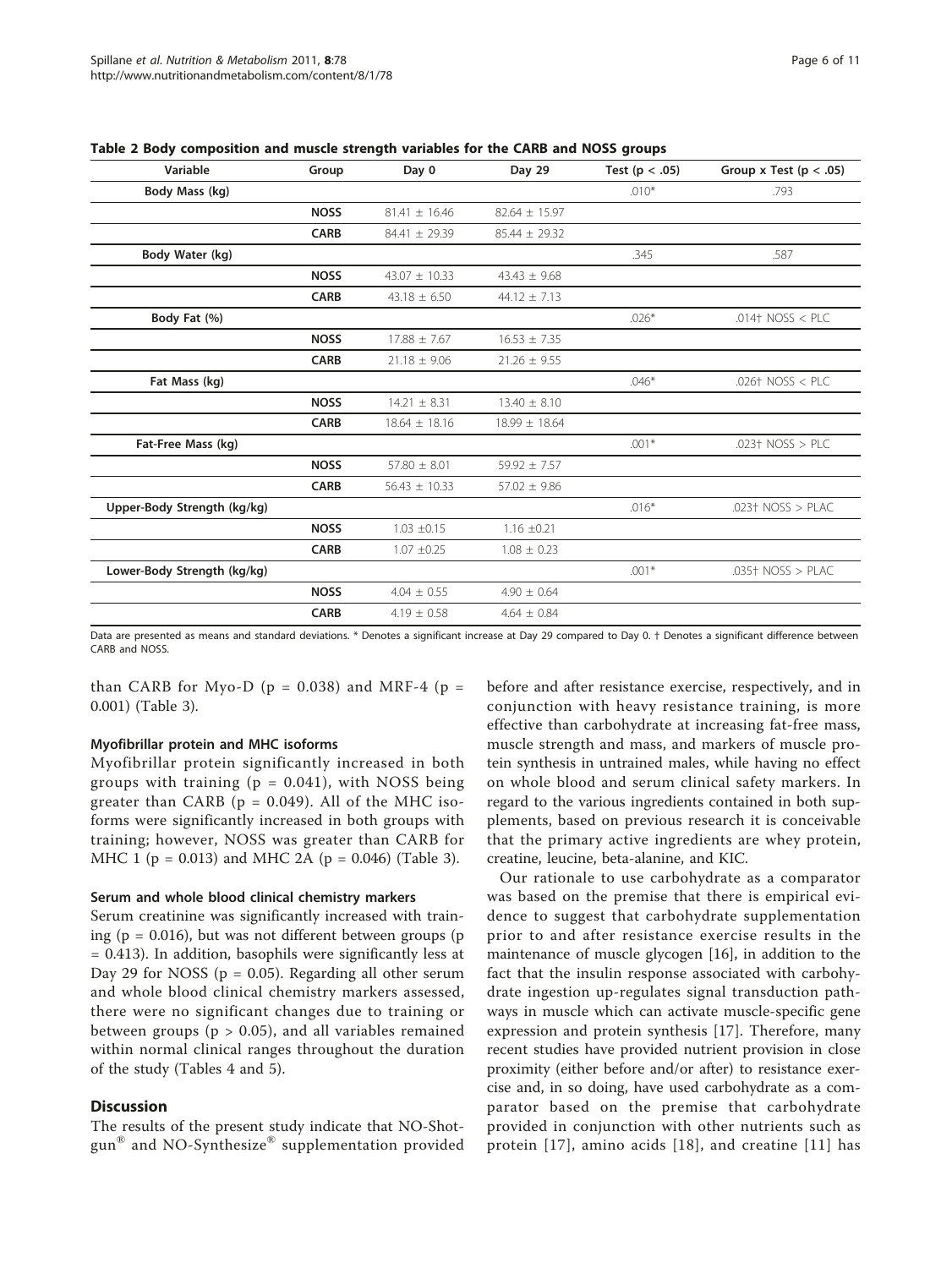| Group       | Day 0                | Day 29               | Test ( $p < .05$ ) | Group x Test ( $p < .05$ ) |
|-------------|----------------------|----------------------|--------------------|----------------------------|
|             |                      |                      | $.038*$            | .385                       |
| <b>NOSS</b> | 3491.53 ± 597.34     | $3609.63 \pm 497.11$ |                    |                            |
| <b>CARB</b> | $3018.43 \pm 690.91$ | 3339.24 ± 70.94      |                    |                            |
|             |                      |                      | $.041*$            | $.049+ NOSS > PLC$         |
| <b>NOSS</b> | $0.089 \pm 0.019$    | $0.115 \pm 0.033$    |                    |                            |
| <b>CARB</b> | $0.087 \pm 0.128$    | $0.092 \pm 0.022$    |                    |                            |
|             |                      |                      | $.001*$            | .013 $\dagger$ NOSS > PLC  |
| <b>NOSS</b> | $1072.93 \pm 206.16$ | $1582.37 \pm 247.55$ |                    |                            |
| <b>CARB</b> | 1114.95 ± 448.29     | 1381.76 ± 423.04     |                    |                            |
|             |                      |                      | $.001*$            | $.046+ NOSS > PLC$         |
| <b>NOSS</b> | $904.06 \pm 500.22$  | 1502.84 ± 412.07     |                    |                            |
| <b>CARB</b> | $944.11 \pm 458.98$  | 1385.97 ± 310.87     |                    |                            |
|             |                      |                      | $.003*$            | .244                       |
| <b>NOSS</b> | $878.45 \pm 328.28$  | 731.70 ± 266.26      |                    |                            |
| <b>CARB</b> | $979.89 \pm 226.74$  | $676.78 \pm 163.27$  |                    |                            |
|             |                      |                      | $.005*$            | $.038+$ NOSS > PLC         |
| <b>NOSS</b> | $1.72 \pm 0.491$     | $2.03 \pm 0.399$     |                    |                            |
| <b>CARB</b> | $1.65 \pm 0.339$     | $1.74 \pm 0.462$     |                    |                            |
|             |                      |                      | $.017*$            | .091                       |
| <b>NOSS</b> | $1.63 \pm 0.398$     | $1.85 \pm 0.422$     |                    |                            |
| <b>CARB</b> | $1.57 \pm 0.240$     | $1.78 \pm 0.405$     |                    |                            |
|             |                      |                      | $.001*$            | $.001+$ NOSS > PLC         |
| <b>NOSS</b> | $1.87 \pm 0.236$     | $2.25 \pm 0.247$     |                    |                            |
| <b>CARB</b> | $1.83 \pm 0.005$     | $1.97 \pm 0.003$     |                    |                            |
|             |                      |                      |                    |                            |

<span id="page-6-0"></span>

Data are presented as means and standard deviations. \* Denotes a significant increase at Day 29 compared to Day 0. † Denotes a significant difference between CARB and NOSS.

been shown to augment the responses to resistance training.

Our results demonstrated that both NOSS and CARB significantly increased total body mass ( $p = 0.001$ ) with no associated increases in total body water ( $p = 0.345$ ). Additionally, fat-free mass was increased in both groups  $(p = 0.001)$  with NOSS demonstrating significantly greater improvements than CARB ( $p = 0.023$ ). These findings for NOSS are similar to our previous study [[15](#page-10-0)] as well as a study that observed 12 weeks of heavy resistance training and creatine supplementation to induce a greater increase in fat-free mass compared to the carbohydrate group [\[19\]](#page-10-0). In addition, 10 weeks of heavy resistance training and whey protein and amino acid supplementation resulted in greater increases in fat-free mass compared to carbohydrate [\[13](#page-10-0)].

Increases in both upper- ( $p = 0.023$ ) and lower-body ( $p =$ 0.035) muscle strength were significantly greater in NOSS compared to CARB. The present data are corroborated by our previous study [\[15\]](#page-10-0), along with previous other studies which have demonstrated heavy resistance training, when combined with creatine [[9,19](#page-10-0)] whey and casein protein and amino acids [\[13](#page-10-0)], and whey protein and amino acids [[12](#page-10-0)] produces greater increases in muscle strength.

Our present results demonstrated that NOSS supplementation results in preferential increases in myofibrillar  $(p = 0.049)$  protein and Type I  $(p = 0.013)$  and IIa MHC  $(p = 0.046)$  when compared to carbohydrate. Our results are similar to a study in which creatine supplementation in conjunction with 12 weeks of resistance training resulted in an increase in myofibrillar protein and MHC isoform content when compared to carbohydrate [[19](#page-10-0)]. Additionally, a protein and amino acid supplement ingested in concert with 10 weeks of heavy resistance training induced a greater increase in myofibrillar protein compared to carbohydrate [[13\]](#page-10-0).

As with our previous study [[15\]](#page-10-0), we observed serum IGF-1 to be increased with heavy resistance training after four weeks; however, there was no difference between groups ( $p = 0.385$ ). Previous studies have demonstrated heavy resistance training to either increase [[20\]](#page-10-0) or have no effect [[21](#page-10-0)] on serum IGF-1. We have previously shown that 10 weeks of heavy resistance training combined with a daily supplement containing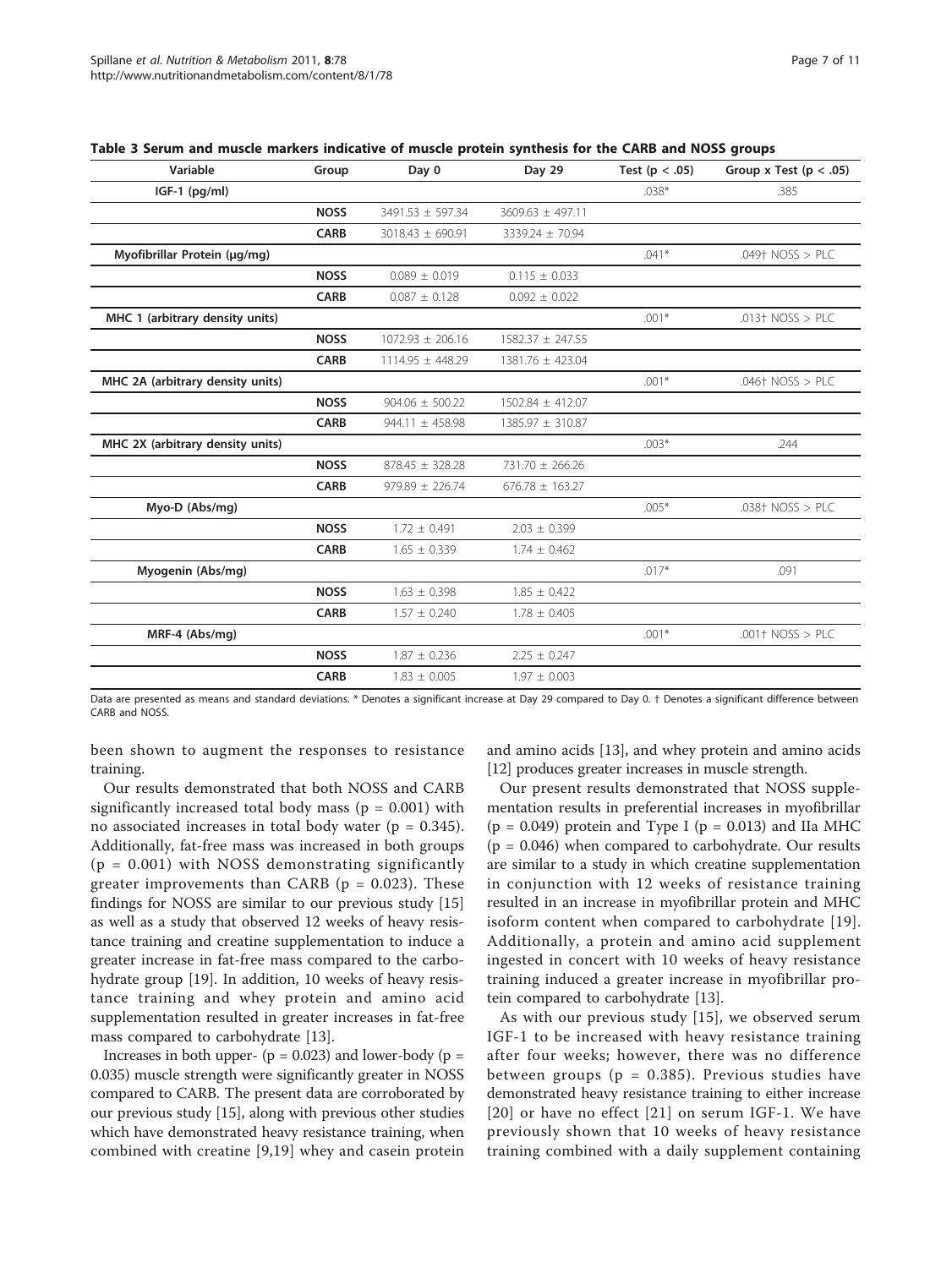| Variable           | Group       | Day 0             | Day 29            | Test ( $p < .05$ ) | Group x Test ( $p < .05$ ) |
|--------------------|-------------|-------------------|-------------------|--------------------|----------------------------|
| Glucose (mg/dL)    |             |                   |                   | .142               | .315                       |
|                    | <b>NOSS</b> | $82.00 \pm 4.98$  | $83.00 \pm 11.45$ |                    |                            |
|                    | <b>CARB</b> | $81.80 \pm 6.52$  | $86.90 \pm 5.56$  |                    |                            |
| BUN (mg/dL)        |             |                   |                   | .117               | .117                       |
|                    | <b>NOSS</b> | $14.80 \pm 3.42$  | $14.80 \pm 3.22$  |                    |                            |
|                    | <b>CARB</b> | $15.33 \pm 2.82$  | $12.88 \pm 3.85$  |                    |                            |
| Creatinine (mg/dL) |             |                   |                   | $.016*$            | .413                       |
|                    | <b>NOSS</b> | $0.896 \pm 0.150$ | $0.949 \pm 0.145$ |                    |                            |
|                    | <b>CARB</b> | $0.916 \pm 0.087$ | $1.07 \pm 0.201$  |                    |                            |
| Sodium (mmol/L)    |             |                   |                   | .304               | .681                       |
|                    | <b>NOSS</b> | $137.40 \pm 2.79$ | $139.72 \pm 2.26$ |                    |                            |
|                    | <b>CARB</b> | $136.67 \pm 2.06$ | $137.67 \pm 9.08$ |                    |                            |
| Potassium (mmol/L) |             |                   |                   | .107               | .671                       |
|                    | <b>NOSS</b> | $4.06 \pm 0.177$  | $4.34 \pm 0.568$  |                    |                            |
|                    | <b>CARB</b> | $3.95 \pm 0.274$  | $4.12 \pm 0.446$  |                    |                            |
| Chloride (mmol/L)  |             |                   |                   | .665               | .561                       |
|                    | <b>NOSS</b> | $101.70 \pm 2.79$ | $103.24 \pm 2.85$ |                    |                            |
|                    | <b>CARB</b> | $101.33 \pm 2.64$ | $101.11 \pm 8.47$ |                    |                            |
| $CO2$ (mmol/L)     |             |                   |                   | .787               | .349                       |
|                    | <b>NOSS</b> | $21.40 \pm 1.07$  | $22.40 \pm 1.07$  |                    |                            |
|                    | <b>CARB</b> | $20.11 \pm 2.20$  | $19.55 \pm 4.90$  |                    |                            |
| Calcium (mg/dL)    |             |                   |                   | .799               | .247                       |
|                    | <b>NOSS</b> | $9.27 \pm 0.577$  | $9.58 \pm 0.322$  |                    |                            |
|                    | <b>CARB</b> | $9.28 \pm 0.481$  | $9.07 \pm 1.24$   |                    |                            |
| Protein (mg/dL)    |             |                   |                   | .914               | .336                       |
|                    | <b>NOSS</b> | $6.79 \pm 0.645$  | $6.95 \pm 0.353$  |                    |                            |
|                    | <b>CARB</b> | $6.85 \pm 0.657$  | $6.65 \pm 1.18$   |                    |                            |
| Albumin (mg/dL)    |             |                   |                   | .653               | .244                       |
|                    | <b>NOSS</b> | 4.41 $\pm$ 0.338  | $4.50 \pm 0.205$  |                    |                            |
|                    | <b>CARB</b> | $4.48 \pm 0.341$  | $4.28 \pm 0.695$  |                    |                            |
| Globulin (mg/dL)   |             |                   |                   | .622               | .622                       |
|                    | <b>NOSS</b> | $2.38 \pm 0.410$  | $2.45 \pm 0.310$  |                    |                            |
|                    | <b>CARB</b> | $2.36 \pm 0.393$  | $2.36 \pm 0.574$  |                    |                            |
| Albumin/Globulin   |             |                   |                   | .157               | .436                       |
|                    | <b>NOSS</b> | $1.89 \pm 0.237$  | $1.87 \pm 0.231$  |                    |                            |
|                    | <b>CARB</b> | $1.93 \pm 0.300$  | $1.86 \pm 0.304$  |                    |                            |
| Bilirubin (mg/dL)  |             |                   |                   | .181               | .465                       |
|                    | <b>NOSS</b> | $0.550 \pm 0.295$ | $0.440 \pm 0.171$ |                    |                            |
|                    | <b>CARB</b> | $0.667 \pm 0.282$ | $0.633 \pm 0.400$ |                    |                            |
| ALP (U/L)          |             |                   |                   | .066               | .816                       |
|                    | <b>NOSS</b> | $52.30 \pm 12.84$ | $56.40 \pm 18.36$ |                    |                            |
|                    | <b>CARB</b> | $58.55 \pm 15.56$ | $63.77 \pm 21.77$ |                    |                            |
| AST (U/L)          |             |                   |                   | .982               | .403                       |
|                    | <b>NOSS</b> | $17.80 \pm 4.15$  | $17.40 \pm 4.67$  |                    |                            |
|                    | <b>CARB</b> | $17.55 \pm 5.07$  | $17.88 \pm 4.59$  |                    |                            |
| ALT (U/L)          |             |                   |                   | .785               | .785                       |
|                    | <b>NOSS</b> | $10.70 \pm 4.16$  | $10.70 \pm 6.26$  |                    |                            |
|                    | CARB        | $7.66 \pm 1.93$   | $8.33 \pm 5.63$   |                    |                            |

# <span id="page-7-0"></span>Table 4 Serum clinical chemistry markers for the CARB and NOSS groups

Data are presented as means and standard deviations. \* Denotes a significant increase at Day 29 compared to Day 0.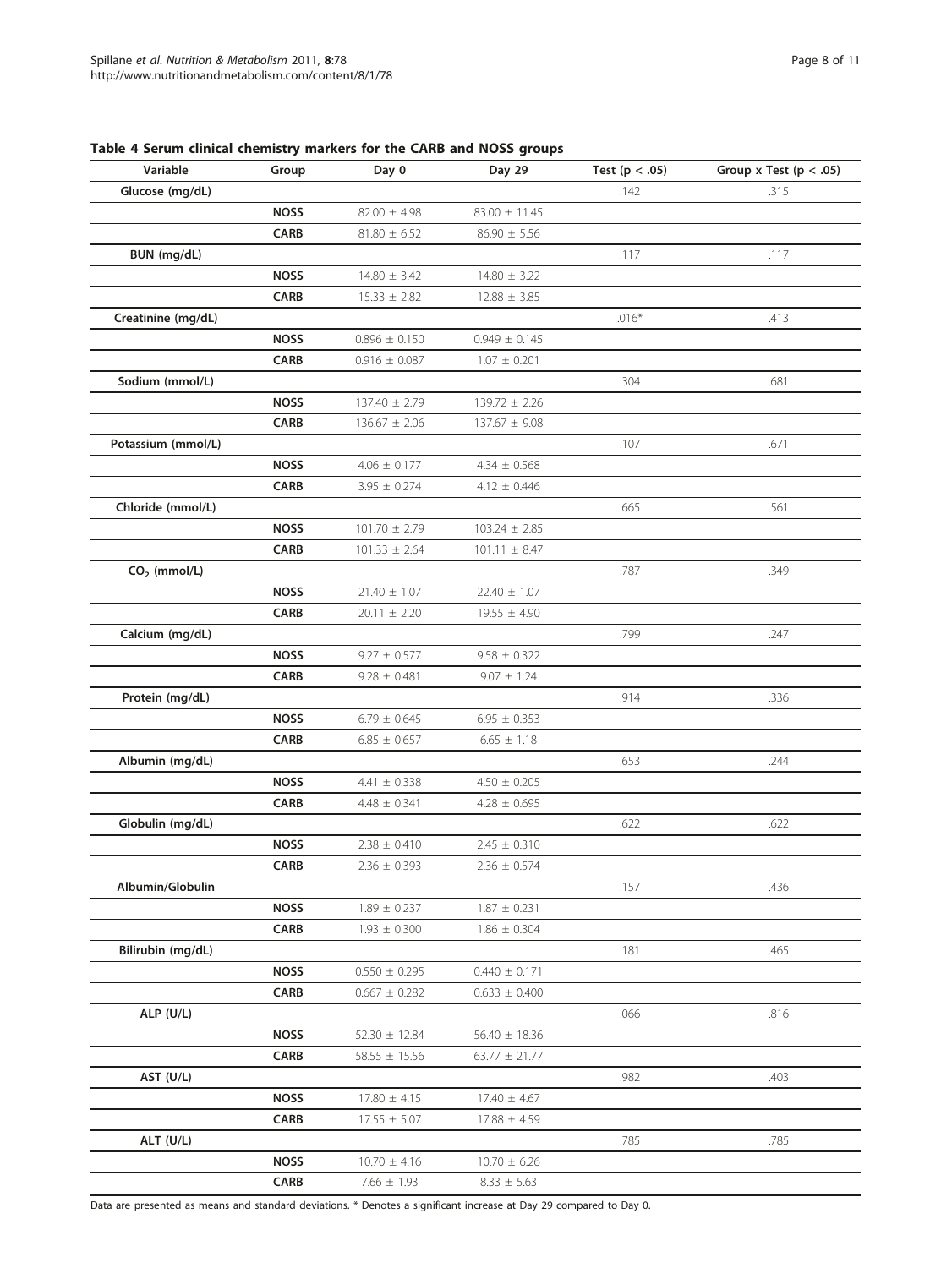| Variable                        | Group       | Day 0                 | Day 29               | Test ( $p < .05$ ) | Group x Test ( $p < .05$ ) |
|---------------------------------|-------------|-----------------------|----------------------|--------------------|----------------------------|
| <b>WBC</b> (10 <sup>6</sup> /L) |             |                       |                      | .148               | .300                       |
|                                 | <b>NOSS</b> | $6.06 \pm 1.32$       | $5.91 \pm 1.27$      |                    |                            |
|                                 | <b>CARB</b> | $7.11 \pm 1.74$       | $6.28 \pm 1.34$      |                    |                            |
| RBC (10 <sup>9</sup> /L)        |             |                       |                      | .243               | .755                       |
|                                 | <b>NOSS</b> | $4.99 \pm 0.304$      | $4.94 \pm 0.257$     |                    |                            |
|                                 | <b>CARB</b> | $4.94 \pm 0.312$      | $4.85 \pm 0.302$     |                    |                            |
| $HGB$ (g/dL)                    |             |                       |                      | .100               | .695                       |
|                                 | <b>NOSS</b> | $15.24 \pm 0.815$     | $15.01 \pm 0.750$    |                    |                            |
|                                 | <b>CARB</b> | $14.96 \pm 0.593$     | $14.60 \pm 0.563$    |                    |                            |
| <b>HCT</b> (%)                  |             |                       |                      | .509               | .997                       |
|                                 | <b>NOSS</b> | $44.28 \pm 2.12$      | $43.92 \pm 2.34$     |                    |                            |
|                                 | <b>CARB</b> | $43.44 \pm 1.81$      | $43.08 \pm 2.03$     |                    |                            |
| MCV (fL)                        |             |                       |                      | .093               | .226                       |
|                                 | <b>NOSS</b> | $88.85 \pm 3.90$      | $88.90 \pm 4.06$     |                    |                            |
|                                 | <b>CARB</b> | $88.05 \pm 4.00$      | $88.86 \pm 4.05$     |                    |                            |
| MCH (pg)                        |             |                       |                      | .103               | .886                       |
|                                 | <b>NOSS</b> | $30.57 \pm 1.31$      | $30.42 \pm 1.34$     |                    |                            |
|                                 | <b>CARB</b> | $30.32 \pm 1.85$      | $30.14 \pm 1.62$     |                    |                            |
| MCHC (g/dL)                     |             |                       |                      | .015               | .235                       |
|                                 | <b>NOSS</b> | 34.42 ± 0.399         | $34.22 \pm 0.482$    |                    |                            |
|                                 | <b>CARB</b> | $34.45 \pm 1.01$      | $33.92 \pm 1.03$     |                    |                            |
| Platelets (10 <sup>6</sup> /L)  |             |                       |                      | .243               | .861                       |
|                                 | <b>NOSS</b> | $211.24 \pm 28.57$    | $221.82 \pm 38.27$   |                    |                            |
|                                 | <b>CARB</b> | $228.89 \pm 62.43$    | $236.78 \pm 77.51$   |                    |                            |
| Neutrophils (cells/µl)          |             |                       |                      | .178               | .111                       |
|                                 | <b>NOSS</b> | 2798.63 ± 1056.71     | $2868.65 \pm 886.18$ |                    |                            |
|                                 | <b>CARB</b> | $4038.93 \pm 1448.59$ | 3263.78 ± 767.91     |                    |                            |
| Lymphocytes (cells/µl)          |             |                       |                      | .445               | .566                       |
|                                 | <b>NOSS</b> | $2512.93 \pm 516.94$  | $2344.63 \pm 355.10$ |                    |                            |
|                                 | <b>CARB</b> | $2164.57 \pm 620.78$  | 2139.84 ± 629.11     |                    |                            |
| Monocytes (cells/µl)            |             |                       |                      | .613               | .888                       |
|                                 | <b>NOSS</b> | 536.70 $\pm$ 121.60   | 509.40 ± 124.70      |                    |                            |
|                                 | <b>CARB</b> | 599.11 ± 142.53       | $583.67 \pm 263.01$  |                    |                            |
| Eosinophils (cells/µl)          |             |                       |                      | .602               | .926                       |
|                                 | <b>NOSS</b> | 186.40 ± 113.01       | 177.10 ± 143.54      |                    |                            |
|                                 | CARB        | $287.33 \pm 161.21$   | $274.03 \pm 183.27$  |                    |                            |
| Basophils (cells/µl)            |             |                       |                      | .293               | .050 $†$ NOSS < PLC        |
|                                 | <b>NOSS</b> | $25.70 \pm 10.34$     | $17.40 \pm 8.51$     |                    |                            |
|                                 | CARB        | $21.88 \pm 11.43$     | $24.55 \pm 11.10$    |                    |                            |

<span id="page-8-0"></span>Table 5 Whole blood clinical chemistry markers for the CARB and NOSS groups

Data are presented as means and standard deviations. † Denotes a significant difference between CARB and NOSS.

whey/casein protein and free amino acids increased circulating IGF-1 levels [[13](#page-10-0)]. Even though serum IGF-1 was increased in the present study, we can conceivably conclude that none of the ingredients contained in the supplements ingested by both groups served as IGF-1 secretagogues. Even so, this outcome may not be

germane to the results as hepatically-derived circulating IGF-1 appears to have no direct effect on muscle hypertrophy [\[22](#page-10-0)] compared to skeletal-muscle derived IGF-I which has been shown to increase in response to resistance training [[23\]](#page-10-0) and induces muscular protein synthesis [[24,25](#page-10-0)].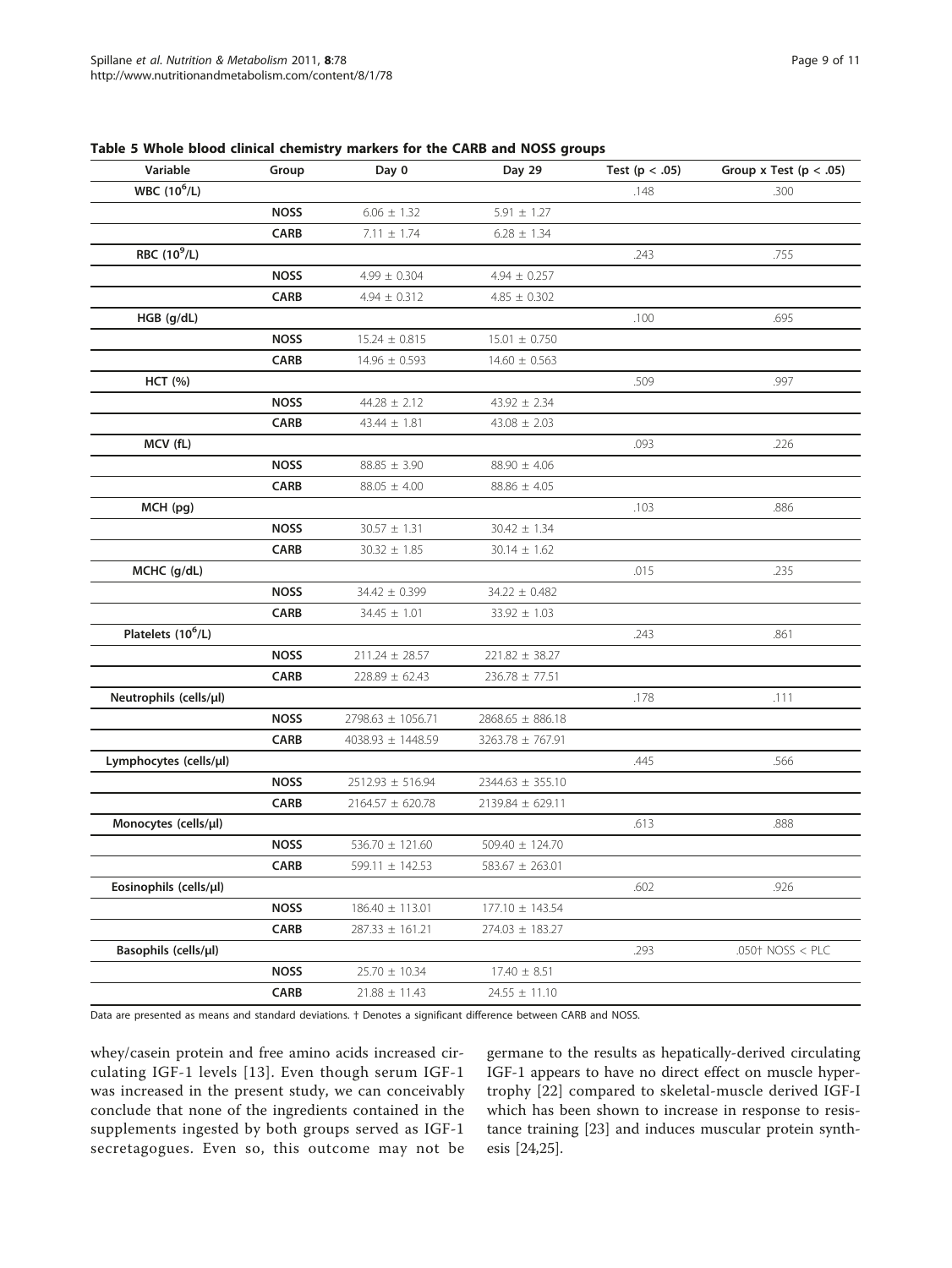The MRFs (Myo-D, myogenin, MRF-4, myf5) are transcription factors that play a role in muscle hypertrophy by binding to E-boxes in the promoter region of various sarcomeric genes [\[4](#page-10-0)], thereby up-regulating transcription which can invariably lead to an increase in protein synthesis. It appears that myogenin and MRF-4 specifically up-regulate the expression of genes specific to contractile protein [[26,27](#page-10-0)] and fast and slow muscle fiber differentiation [[28\]](#page-10-0). Type I and II muscle fibers have been shown to preferentially accumulate myogenin and Myo-D, respectively [[26](#page-10-0)]. Creatine supplementation in conjunction with resistance training has been shown to increase MyoD, myogenin, and MRF-4 that were correlated with increased MHC and myofibrillar protein [\[29](#page-10-0)] and myofiber size [[30\]](#page-10-0). In line with our previous studies, the present results demonstrated that both groups underwent significant increases in MRF content [\[15,29](#page-10-0)] and all three MHCs [[15,19\]](#page-10-0). However, NOSS underwent even greater increases in Myo-D ( $p = 0.038$ ) and MRF-4  $(p = 0.001)$  and Type 1 and 2A MHC. It is difficult to conclude which specific ingredient elicited these results; however, based on previous research we can speculate a role for creatine since 12 weeks of supplementation and heavy resistance training resulted in muscle hypertrophy, along with concomitant increases in MHC Type 1, 2A, and 2X protein, and myofibrillar protein [\[19\]](#page-10-0).

As with most nutritional supplements, NO-Shotgun® and NO-Synthesize<sup>®</sup> are comprised of a number of different compounds with most having no little, if any, clinical safety data available. During the course of the study, we observed no significant changes beyond the normal clinical ranges in regard to clinical safety measures in either group. These data indicate that the ingestion of carbohydrate, NO-Shotgun®, and NO-Synthesize® for a period of 28 days has no detrimental clinical effects with regard to the whole blood and serum variables assessed.

A purpose of the present study was to compare the effects of NO-Shotgun® given pre-exercise and NO-Synthesize® given post-exercise to our previous study (15) in which only NO-Shotgun<sup>®</sup> was given pre-exercise to determine if additional post-exercise nutrient provision would provide an augmented effect. Our present data showed that total body mass to increase by 1.51% and fat-free mass to increase 3.66% in the NOSS group. This mirrors the results observed in our previous study in which the NO-Shotgun® (NO) group increased 2.59% and fat-free mass 4.75% (15). In our previous study, upper- and lower-body strength increased 8.82% and 18.40%, respectively, with only lower-body being greater than placebo (15). However, our present results show a preferential increase of 12.62% and 21.28%, respectively, for upper- and lower-body strength with both being greater in NOSS. In our previous (15) and present study, serum IGF-1 increased 9.34% and 3.38%,

respectively, with neither being different from placebo. Myofibrillar protein was preferentially increased by 70.39% in the NO group in our previous study (15) and 29.21% in our present study. For the MRFs, in our previous study, they were preferentially increased in the NO group by 70.91%, 56.24%, and 71.17% for Myo-D, MRF-4, and myogenin, respectively. While still preferentially increased in the NOSS group in our present study, Myo-D, MRF-4, and myogenin increased 18.02%, 20.32%, and 13.49%.

NO-Shotgun® and NO-Synthesize® contain a proprietary blend of a number of compounds assumed to be effective at increasing muscle strength and mass such as creatine, arginine, glutamine, beta-alanine, keto-isocaproate (KIC), and leucine, casein and whey protein, branched-chain amino acids, lysine, phenylalanine, threonine, histidine, and methionine. As a result, attempting to isolate which specific ingredient has the greatest impact on our outcome measures is not feasible. However, our present results indicate that supplementation protocol of providing NO-Shotgun® preexercise, NO-Synthesize® post-exercise, and NO-Synthesize<sup>®</sup> on non-exercise days for 28 days is more effective than carbohydrate at increasing muscle mass and strength and markers indicative of muscle protein synthesis, while having no negative impact on the clinical chemistry variables assessed. Furthermore, our present results demonstrate preferential improvements in muscle strength and mass and agree with our previous study [[15\]](#page-10-0), and suggest that nutrient provision before and after resistance exercise is effective in preferentially augmenting muscle strength and mass.

#### Acknowledgements

We would like to thank the individuals that participated as subjects in this study.

#### Author details

<sup>1</sup>Department of Health, Human Performance, and Recreation, Baylor University, Box 97313, Waco, TX76798, USA. <sup>2</sup>Institute for Biomedical Studies Baylor University, Waco, TX87898, USA.

#### Authors' contributions

All researchers involved independently collected, analyzed, and interpreted the results from this study. MS assisted in coordination of the study, data acquisition, in performing the statistical analysis, and drafting the manuscript. NS, SL, TC, MM, and VL participated in the data acquisition. DSW conceived the study, developed the study design, secured the funding for the project, assisted and provided oversight for all data acquisition and statistical analysis, assisted and provided oversight in drafting the manuscript, and served as the faculty mentor for the project. All authors have read and approved the final manuscript.

#### Competing interests

This study was supported by an independent research grant from VPX (Davie, FL) awarded to Baylor University. DSW has previously served as a paid consultant for VPX; however, he was not serving in this capacity during the time in which this study was being conducted, and has no financial interests concerning the outcome of the investigation. The authors declare that they have no competing interests.